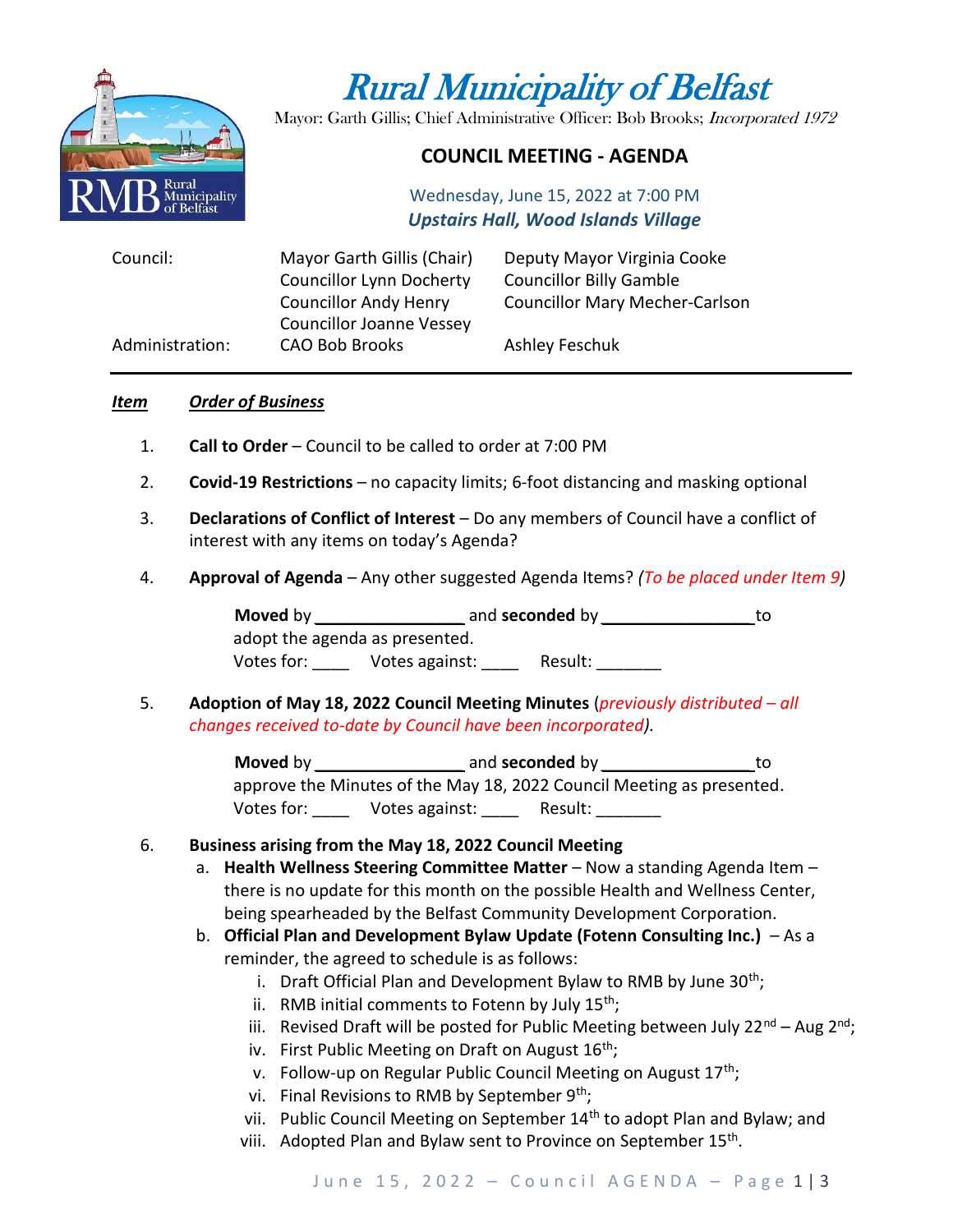The CAO contacted the Province to get a better understanding of the scale of activity that RMB can expect, once the Official Plan and Development Bylaw is in place. The Province provided RMB with the following five-year statistics:

| 2017                                                         | 2018 | 2019 | 2020 | 2021 | Total                                                                                                           |  |
|--------------------------------------------------------------|------|------|------|------|-----------------------------------------------------------------------------------------------------------------|--|
| 27                                                           | 20   | 25   | 40   | 54   | 166                                                                                                             |  |
| RMB (Belfast) Area - Subdivision Applications/Lots Approved: |      |      |      |      |                                                                                                                 |  |
| 2017                                                         | 2018 | 2019 | 2020 | 2021 | Total                                                                                                           |  |
| <b>Applications:</b>                                         |      |      |      |      |                                                                                                                 |  |
| 16                                                           |      | 9    | 15   | 10   | 54                                                                                                              |  |
| Lots Approved:                                               |      |      |      |      |                                                                                                                 |  |
| 16                                                           |      | 14   | 18   | 12   | 67                                                                                                              |  |
|                                                              |      |      |      |      | the contract of the contract of the contract of the contract of the contract of the contract of the contract of |  |

At present, it is estimated, that level of activity may require an additional half-time staff person, or the contracting of a Development Officer services, or a combination of both. Those types of details will be worked out through and during this Official Plan process.

## 7. **CAO Financial/Variance Report +**

i. **Provincial Credit Union Account Balances at June 8, 2022 Statement**:

| a. Share 001                                                    | \$5.30      |
|-----------------------------------------------------------------|-------------|
| b. Chequing 010                                                 | \$96,309.52 |
| c. Savings 020 (Reserve)                                        | \$36.45     |
| d. Savings Reserve GIC/Int. ( <i>project to be determined</i> ) | \$45,213.16 |
| e. Gas Tax Acct 00011                                           | \$21,817.89 |
| f. Gas Tax GIC/Int. (for previously-approved GT projects)       | \$50,449.94 |
| Expenditures and Revenues are on track to-date.                 |             |

- 8. **Public Input/Presentations regarding any items on today's Agenda, or other items?** (*Five minutes is allotted for each speaker/presentation*) – None requested at time Agenda.
- 9. **New Business for the Agenda** *(as per Item 4 above)***?** 
	- a. \_\_\_\_\_\_\_\_\_\_\_\_\_\_\_\_\_\_\_\_\_\_\_\_\_\_\_\_\_\_\_\_\_\_\_\_\_\_\_\_\_\_\_\_\_\_\_\_\_\_\_\_\_\_\_\_\_\_ b. \_\_\_\_\_\_\_\_\_\_\_\_\_\_\_\_\_\_\_\_\_\_\_\_\_\_\_\_\_\_\_\_\_\_\_\_\_\_\_\_\_\_\_\_\_\_\_\_\_\_\_\_\_\_\_\_\_\_
- 10. **Municipal Election Update** The General Municipal Election for RMB for the election of Mayor and Council is scheduled for November 7, 2022. In preparation for this Election, an Election Office, a Municipal Election Officer, a Deputy Election Officer, and a Returning Officer, will need to be identified, and approved by Council by Resolution:
	- a. *Municipal Election Office* RMB Municipal Office (13056 Shore Road Unit 103, Wood Islands), where Advance Polling will also take place. The Election Day Voting will take place in the Upstairs Meeting Hall at the Wood Islands Village.
	- b. *Municipal Election Officer (MEO)* RMB CAO Mr. Bob Brooks
	- c. *Deputy Municipal Election Officer (DMEO)* RMB Administration Ms. Ashley Feschuk
	- d. *Returning Officer (RO)* Ms. Jill Harris